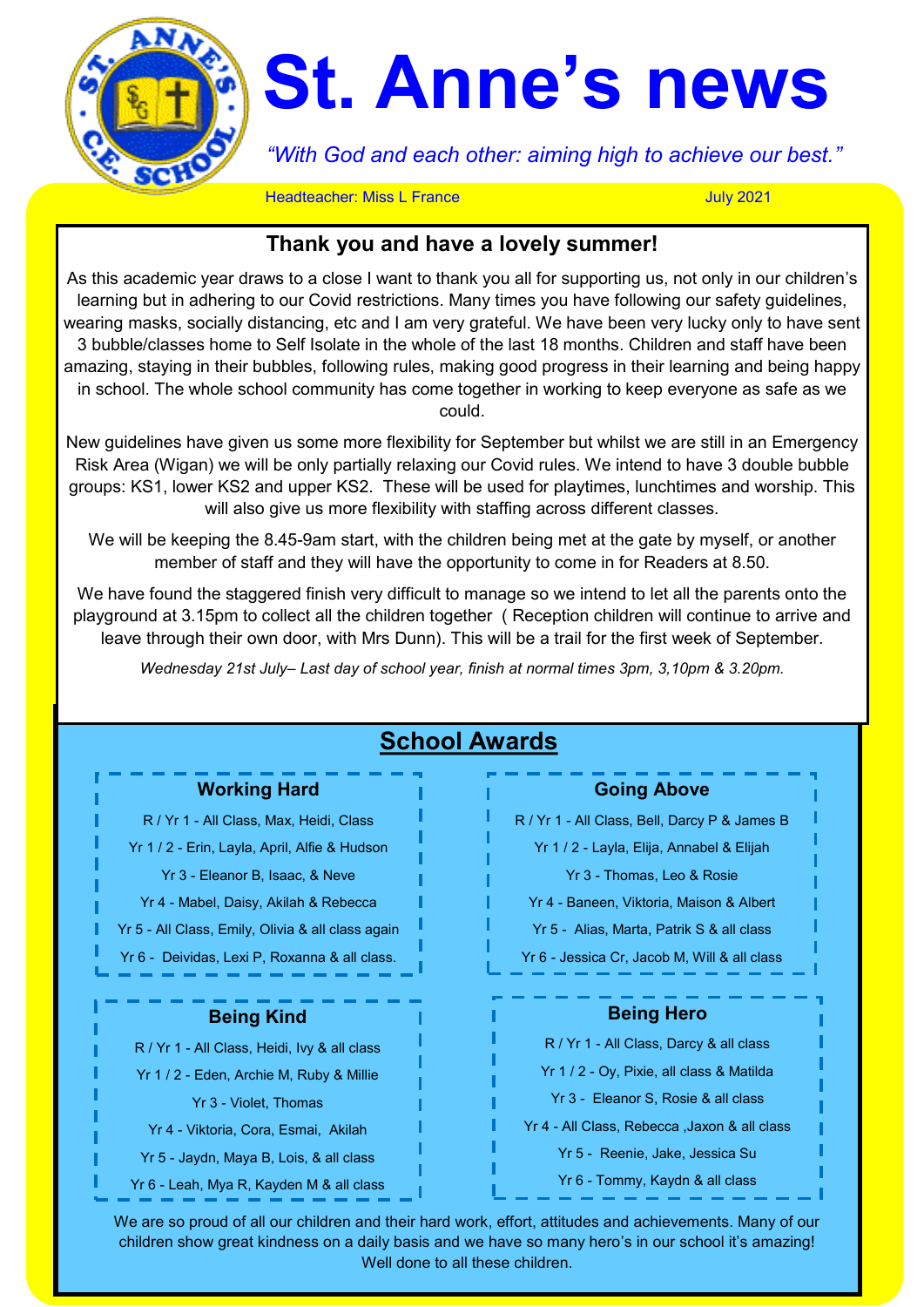# **Important information for September**

#### **PE Kits**

**KS1** will continue to bring a clean PE kit in a small PE bag on PE days. Please make sure your child has the St Anne's PE kit ( See web site for details). All PE kits should be clearly named.

**KS2** will continue to come in their PE Kits on PE days. We ask all KS2 children to have plain tracksuits in either black or dark blue with a St Anne's white PE top. Children can come in trainers but they must have a pair of indoor pumps in a small PE bag left in school( for PE in the hall). All pumps and bags should be clearly named.

#### **Swimming**

All Year 3 & 4 children will be starting Swimming in September. This will be on Tuesday afternoons. These children will need a swimming costume (one piece) or swimming trunks (not shorts), a towel and a swimming cap (optional) . All these should be in a plastic bag. These children must come in school uniform on these days. This will start on **Tuesday 7th September**. There will be a charge for swimming and we would like this paid in advance on ParentPay. This will be set up for September.

#### **Water bottles**

These must be clear plastic, named, with only water inside.

# **Forest school**

This will continue to be on a weekly basis, with the children coming into school in "old clothes" suitable for rain, cold and sunshine. We will be running this on a 6 weeks on 6 weeks off basis. So not all the children will start the year with Forest School on their timetables. Please see emails from your next class teachers for details nearer the start of term.

#### **School bags**

KS1 children can continue to bring their lunch boxes and reading bags but they don't need rucksack style bags.

KS2 can bring a small bag to school.

# **Drop off**

As for this term. Please bring your children between 8.45 and 9, line up at the gate and the children will come onto the playground and line up. Those children here before 8.50 will go inside for readers. The other children will line up until 9am when they will go inside to start the day.

# **Pick up**

All parents will be invited onto the playground at 3.15. The children will be brought out and sent out to join you in an orderly fashion. This will be on trial to see if this works for this number of adults leaving school at the same time.

All Butterflies will come in through and leave through Butterflies door, near the main office.

# **Handwashing**

Cloakrooms will be used again. Regular handwashing and hand sanitising will continue.

#### **Double bubbles**

Whilst we can return to "normal" we are being cautious and intend to keep the children in 3 double bubble groups. All of KS1, Year 3 & 4 , Year's 5 & 6. This will be for playtimes, lunchtimes, assemblies etc. This will be reviewed.

# **Covid response**

We have 4 possible plans in place:

Lockdown ( school open for Key workers and vulnerable children) remote learning from home : in the case of localised or national lockdown)

Strict measures: as we have been for all this term with class bubbles , eating in classrooms and staggered finish times (Localised outbreaks of National guidance)

Partial measures: as above (whilst we measure the safety of the community in September)

Fully open: all children together for assemblies, playtimes etc. (Looking forward to safer times!)

# **Thank you for your patience and support in keeping our community safe this year!**